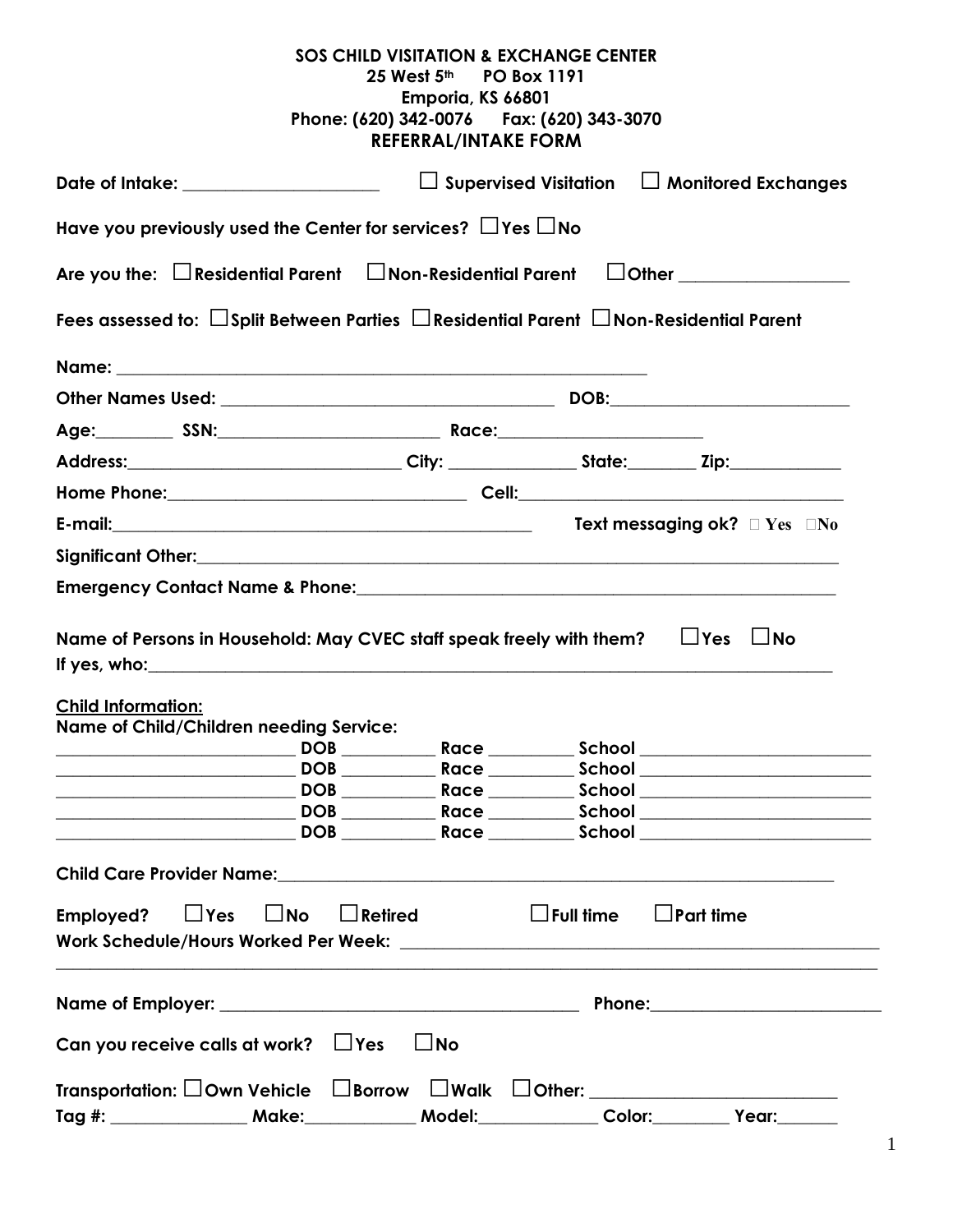| Marital History with Birth Parent: $\Box$ Never Married $\Box$ Married $\Box$ Separated $\Box$ Divorced $\Box$ N/A |  |  |  |
|--------------------------------------------------------------------------------------------------------------------|--|--|--|
|                                                                                                                    |  |  |  |
|                                                                                                                    |  |  |  |
| <b>Reason for Services:</b>                                                                                        |  |  |  |
| ,我们也不能在这里的人,我们也不能在这里的人,我们也不能在这里的人,我们也不能在这里的人,我们也不能在这里的人,我们也不能在这里的人,我们也不能在这里的人,我们也                                  |  |  |  |
|                                                                                                                    |  |  |  |
| <b>Persons Involved:</b><br>Attorney Name & Contact Information: Name of the Contact Information:                  |  |  |  |
|                                                                                                                    |  |  |  |
| Past/Current Support Agencies Involved (Name & Contact Information):                                               |  |  |  |
| $\Box$ No Contact Order $\Box$ PFS $\Box$ PFA<br>$\Box$ Restraining Order<br>$\Box$ Past/Expired $\Box$ Current    |  |  |  |
| Date Order Was Filed:_______________<br>Depolice report made                                                       |  |  |  |
| <b>Other Legal/Criminal Action:</b><br>$\Box$ N/A                                                                  |  |  |  |
|                                                                                                                    |  |  |  |
|                                                                                                                    |  |  |  |
|                                                                                                                    |  |  |  |
| History/Concern by either party of substance use or abuse (If yes, please explain):                                |  |  |  |